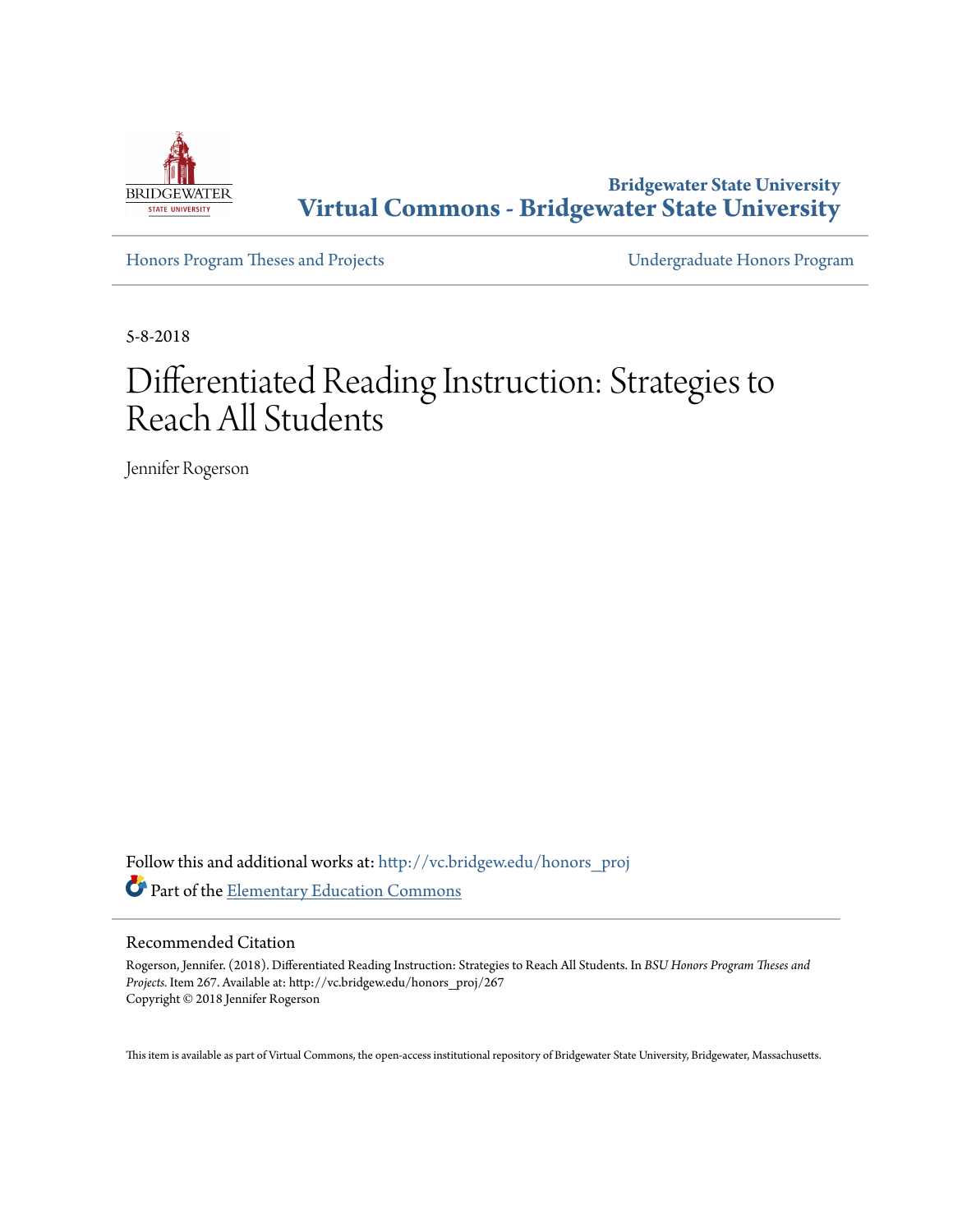Differentiated Reading Instruction: Strategies to Reach All Students

Jennifer Rogerson

Submitted in Partial Completion of the Requirements for Commonwealth Honors in Elementary Education

Bridgewater State University

May 8, 2018

Dr. Gia Renaud, Thesis Advisor Dr. Patricia Emmons, Committee Member Dr. Robert Sylvester, Committee Member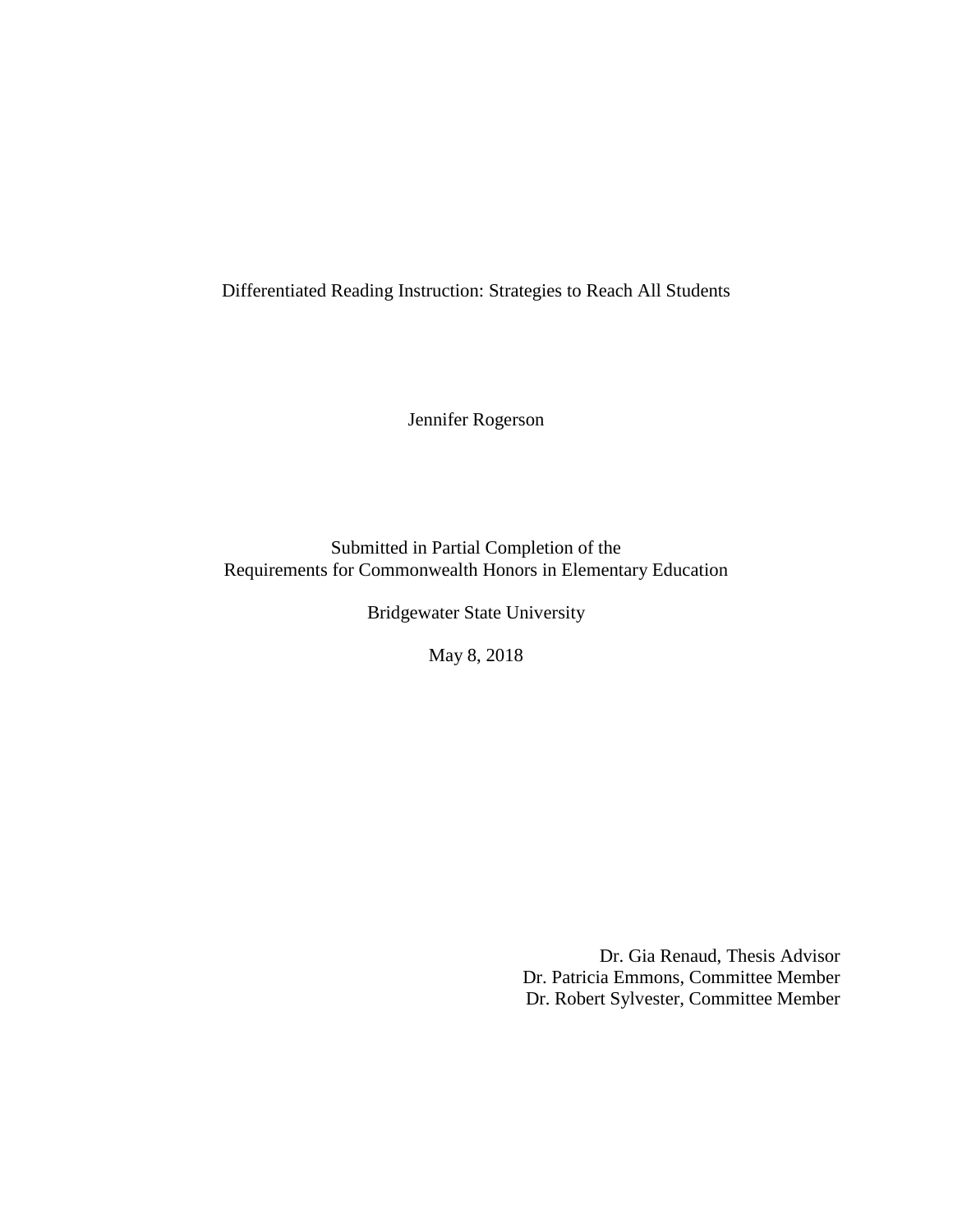### **Abstract**

Many elementary education teachers employ differentiated teaching strategies during reading instruction to ensure all students' needs are being addressed, based on well-established evidence that not every child learns the same way. Differentiated instruction is not as simple as altering expectations or standards. In order to provide academically diverse learners an equal opportunity to access and demonstrate learning, changes need to be made in the instructional delivery method, assessment method, or both. By using differentiated instruction and employing various delivery methods and assessments, teachers can develop an inclusive classroom environment where students have opportunities to be successful regardless of their learning styles and learning abilities or disabilities. This study looked at four differentiated instructional strategies for teaching guided reading: flexible grouping, ongoing assessment, instructional choice, and modeling. The purpose was to discover which differentiated instruction strategies are most successful and applicable for teaching reading in the elementary grades. Through observation, the employment and effectiveness of teachers' differentiated-instruction strategies for teaching reading were observed, recorded, and analyzed using field notes. The three fourth grade teachers were each observed using guided reading techniques to instruct their students during reading. Students were placed in homogenous reading groups and given a leveled text to read with comprehension questions to respond to and discuss within their group. Direct instruction was used to teach isolated skills when needed to each group or whole class, based on ongoing formal and informal assessments performed by the teacher. In a differentiated classroom, these teachers created a supportive learning environment where instruction was designed to meet individual student needs.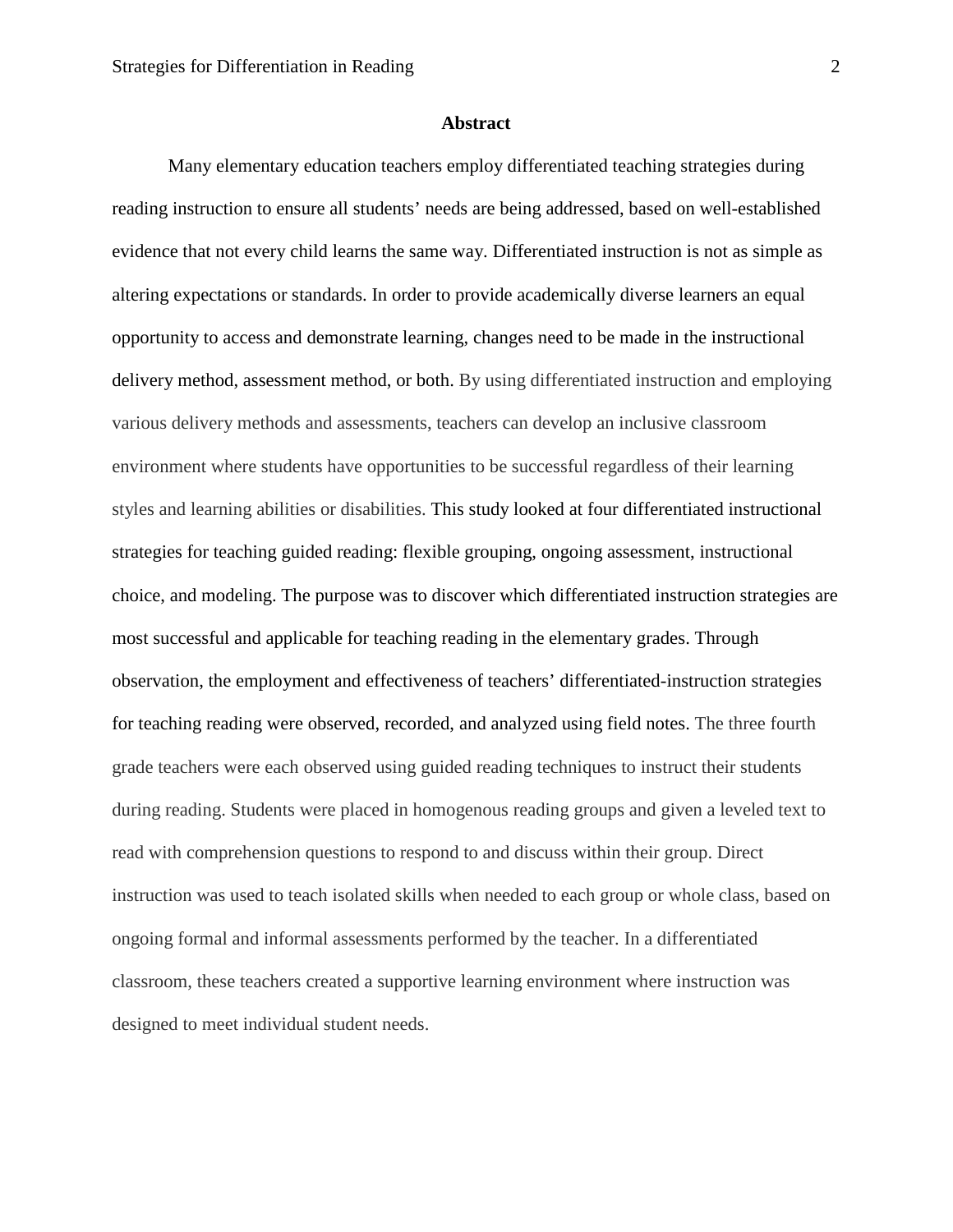## **Introduction**

Differentiated instruction involves numerous teaching methods to ensure all students are learning in a way that applies to them. Through a semester of data collection, the implementation of guided reading was observed as being the key strategy used to differentiate reading instruction in the three fourth grade classes. Some of the methods used through guided reading include flexible grouping, ongoing assessment, instructional choice, and modeling. Guided reading is small-group reading instruction designed to provide differentiated teaching that supports students in developing reading proficiency (Fountas and Pinnell, 2016). The teacher uses a tightly structured framework that allows for the incorporation of several research-based approaches into a corresponding agenda. For the student, the guided reading lesson means reading and talking (and sometimes writing) about an interesting and engaging variety of fiction and nonfiction texts. For the teacher, guided reading means taking the opportunity for careful text selection and intentional and intensive teaching of systems of strategic activity for proficient reading (Fountas and Pinnell, 2016).

#### **Literature Review**

Differentiated instruction is an inclusive and flexible process that includes the planning, preparation, and delivery of instruction to address the diversity of students' learning needs within the classroom (Tomlinson, 2016). Some of these strategies presented in the literature include: flexible grouping, ongoing assessment, instructional choice, and modeling.

## **Flexible Grouping**

Flexible grouping is a classroom organizational strategy that is designed to address a broad range of student needs within a single classroom (Castle, Deniz, Tortora, 2005). The purpose of flexible grouping is to group and regroup students based on particular student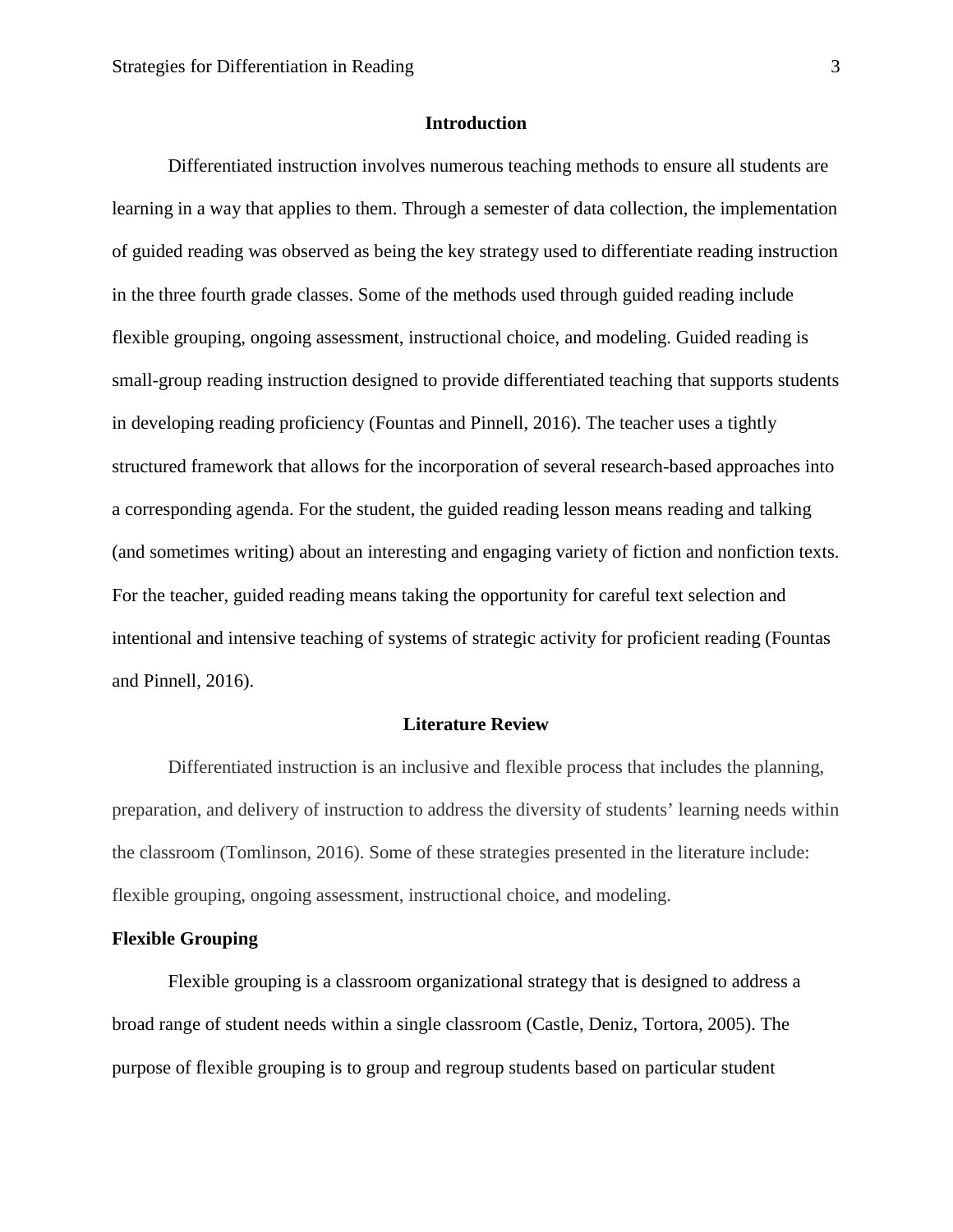learning needs as determined through continuous assessment. Flexible grouping is based on the assumption that "every instructional episode demands careful attention to matching students' needs with the most appropriate group experience" (Castle, Deniz, Tortora, 2005). This strategy allows teachers to focus instruction based on students' particular learning needs, keep students engaged in the task at hand, and increase their confidence in reading.

## **Ongoing Assessment**

Ongoing assessment should be diverse and happening all the time. Assessment is "the process of observing children in everyday experiences, analyzing those observations and recording the information" (Pollitt, Cohrssen, Church, Wright, 2015). Assessment should be ongoing, take many aspects of learning into account, and be integrated in the learning program. Ongoing assessment should also adapt planned learning experiences to better fit each child's interests and needs, and to evaluate the effectiveness of the program itself (Pollitt et al., 2015). Differentiated instruction is necessary to meet the needs of all students in diverse and developmentally varied classrooms.

## **Instructional Choice**

Instructional choice is easy to implement and supports content instruction in the classroom. Instructional choice has been associated with promoting decision-making and other self-determined behaviors in students (Lane, Royer, Messenger, Common, Ennis, Swogger, 2015). By making simple shifts in how teachers provide instruction, teachers can reduce the likelihood of challenging behaviors, such as disruption, occurring and increase engagement (Lane et al., 2015). Incorporating instructional choices into daily lessons is one such strategy that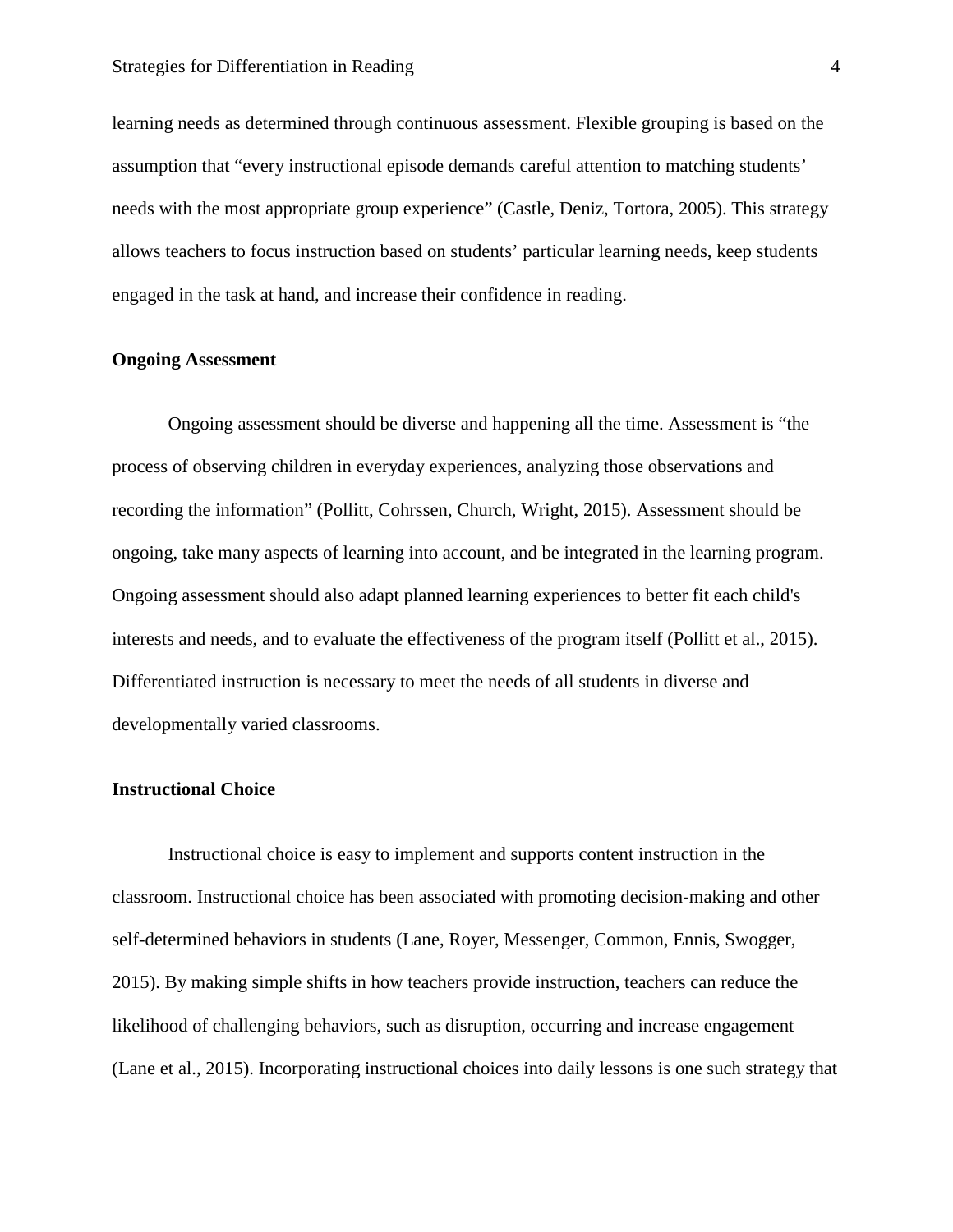can be used by educators in a range of contexts to achieve the shared goal of maximizing the amount of time students spend engaged in high-quality instructional activities and support students in engaging in self-determined behaviors such as choice-making, which can ultimately offer them a sense of control. Current research on choice has included a range of topics, such as: examining students' preferences, increasing students' opportunities to make choices in their life, the mechanisms that support choice, and examining the effects of choice on students' engagement, task completion, and disruption (Lane et al., 2015).

## **Modeling**

Modeling is a simple and effective way to engage students in learning a routine or skill that needs to be done in a specific way. Teachers use modeling during reading instruction to encourage the self-implementation of learned reading skills and strategies. The UKLA *Teachers as Readers* (TaRs) project documented the positive difference Reading Teachers can make to children's reading identities and their pleasure in reading (Cremin, Davis, Williams, Thomson, 2014). Through considering their own reading lives and practices, many of the TaRs practitioners transformed their understanding of the nature of reading and creatively adapted their pedagogy and classroom positioning as a result (Cremin *etal.* 2014). Through these strategies, teachers not only become motivated and enthusiastic fellow readers, but also thoughtful and interactive reading role models.

#### **Methodology**

This study examined what guided reading strategies three fourth grade teachers employed to differentiate learning during reading instruction. This qualitative, naturalistic study was conducted at a suburban intermediate school in southeastern Massachusetts. This study employed multiple data collection methods including hours of participant observations, field notes, and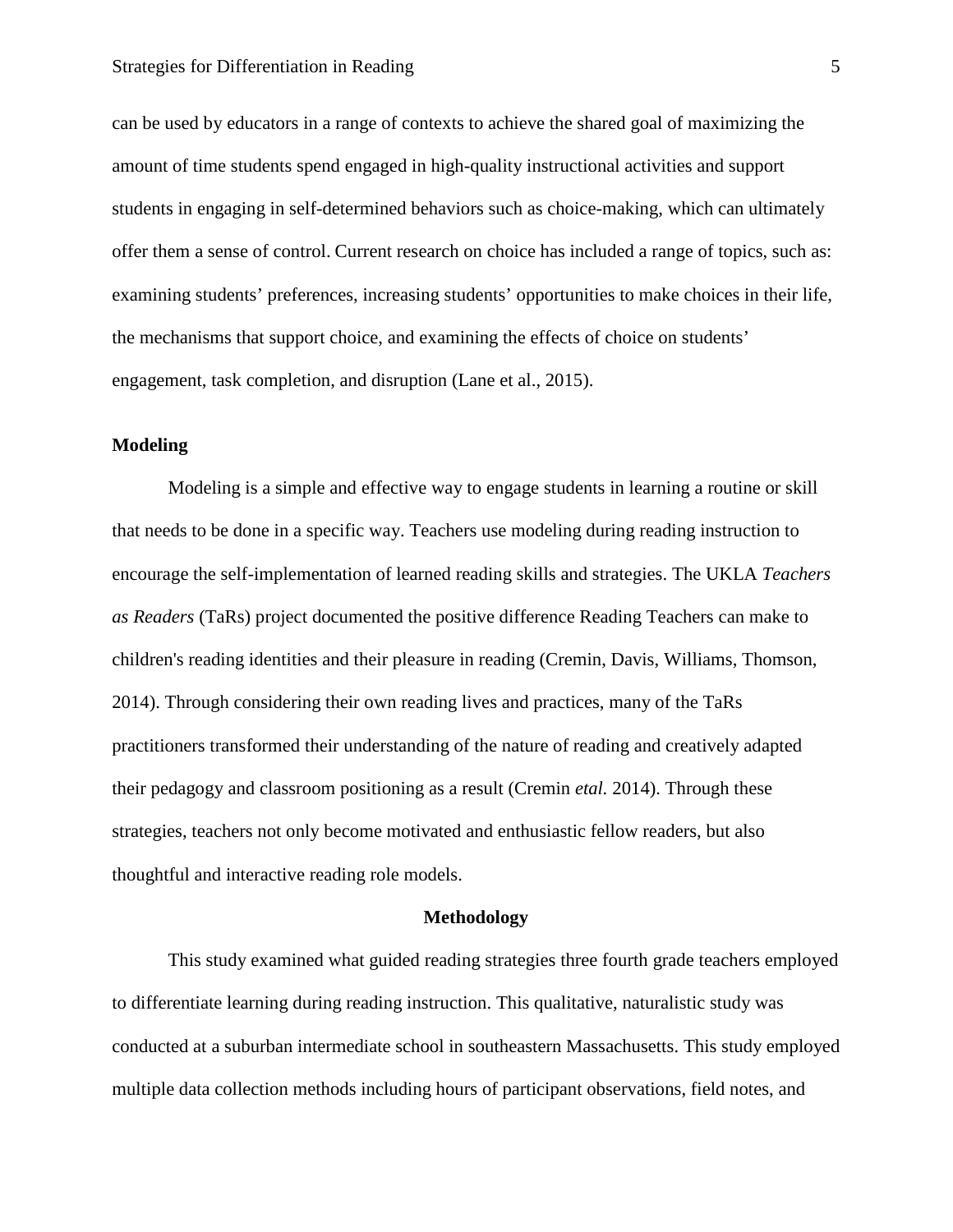semi-structured teacher interviews (Appendix A). Surveys and focus groups were not used. This study investigated the strategies teachers strived to use to ensure all their students had an equal opportunity at learning how to read. Five hours were spent in each classroom. Each classroom was neatly organized with well established rules and routines. Although the environment of each classroom was relatively the same, each teacher differed in their instruction. Teacher A has been teaching for over twenty years and has reputable routines and classroom management. She is very knowledgeable of her craft and is highly respected by her students as well as other faculty members. Teacher B has also been teaching for nearly twenty years, but has a more laid back demeanor. She is very consistent with her practices and her students know exactly what their schedule will be like each day. Teacher C is a newer teacher, in her second year in the profession. She has rich, engaging ideas and is always switching lessons up, keeping her students on their toes. The four teachers observed each used guided reading to differentiate their instruction and employed these four strategies during their guided reading lessons in their own effective and applicable way.

#### **Findings**

## **Guided Reading**

Throughout the fifteen hours of observation, it was noted that each teacher was using Fountas and Pinnell's guided reading program. Guided reading has long been an accepted form of effective reading instruction (Ferguson, Wilson, 2009). Through Fountas and Pinnell's work, guided reading continues to be considered a best practice in general education classrooms. Fountas and Pinnell defined the practice of guided reading as, "an instructional setting that enables (teachers) to work with small groups of students to help them learn effective strategies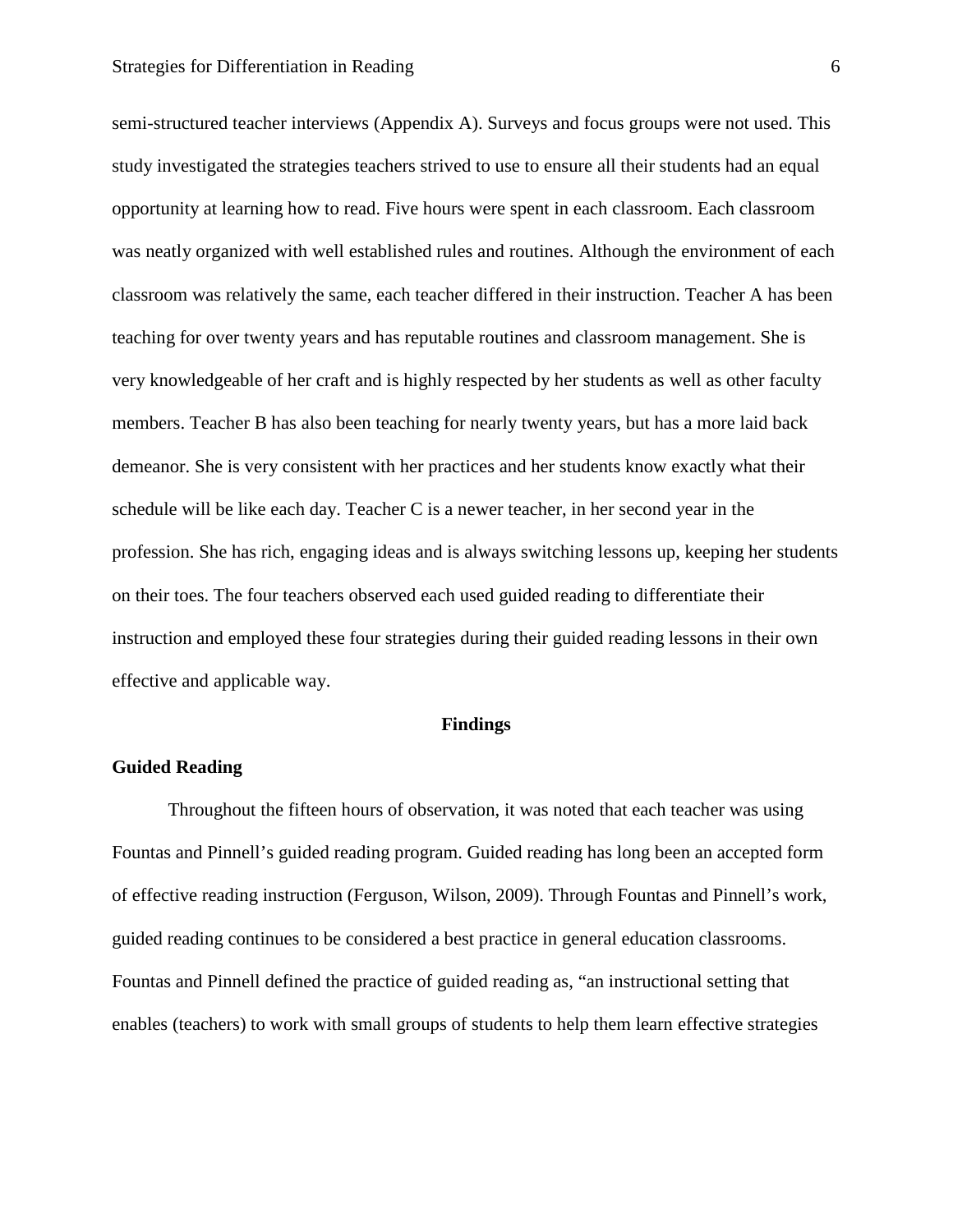for processing text with understanding" (Fountas and Pinnell, pg. 6, 2016). Both of these researchers do not limit the use of guided reading to primary grades or just to struggling students.

In the primary grades, guided reading increases students' oral reading fluency, phonetic understanding, as well as their overall reading level (Ferguson and Wilson, 2009). As students move into the upper elementary grades, guided reading has the potential to teach critical reading strategies, engage students in word study, and increase students' self-regulation. Each of these skills are important aspects of reading for meaning. During guided reading lessons, teachers work with small groups of children using leveled books. The teachers are enthusiastic about providing instruction to the students in ways that allow them to observe their individual strengths while working toward further learning goals. During observation, it was noted in each classroom that every guided reading group had a different goal that they were working toward. With the low group of readers, word-decoding skills were their target. At level readers worked on their fluency while reading leveled texts and the higher-level readers worked on comprehension. Books are selected with specific students in mind so that with strong teaching, readers can meet the demands of more challenging texts over time.

Students are actively engaged in the lesson as they learn how to decode words as well as read with the correct speed and accuracy, while they are also attending to the meaning of a text. They begin thinking about the text before reading, attend to the meaning while reading, and are invited to share their thinking after reading. They deepen their understanding of a variety of texts through thoughtful conversation. The teachers have embraced guided reading as, "an instructional context for supporting each reader's development of effective strategies for processing novel texts at increasingly challenging levels of difficulty" (Fountas & Pinnell, pg.11, 2016).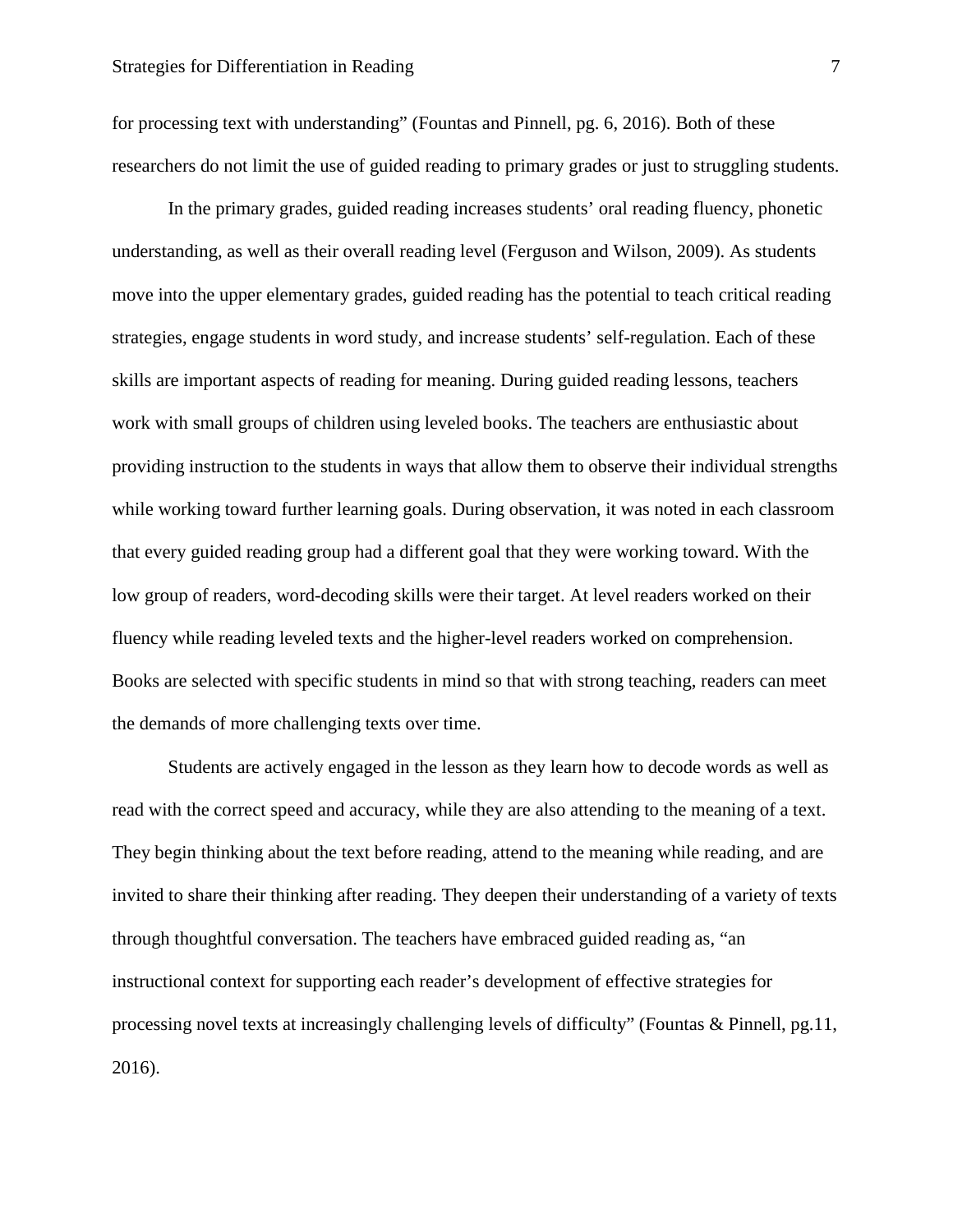## **Strategies Used in Guided Reading**

Flexible grouping, ongoing assessment, instructional choice, and modeling were successful strategies that were observed in this study that could be implemented when using guided reading in an elementary classroom.

## **Flexible Grouping**

Flexible grouping is a classroom organizational strategy that is designed to address a broad range of student needs within a single classroom (Castle, Deniz, Tortora, 2005). The purpose of flexible grouping is to group and regroup students based on particular student learning needs as determined through continuous assessment. Groups are formed based on students' needs in reading instruction and their reading level. The ideal guided reading group has three to four students in it, each with similar strengths and needs. Two effective measures can be taken to determine a student's reading level. These measures include a primary spelling inventory and a running record. Although individuals always vary, the students in the group are alike enough that they can be effectively taught in a group setting. Texts are selected from a collection arranged along a gradient of difficulty. The teacher selects a text that students will be able to process successfully with instruction. One teacher interviewed stated that she tries, "to find reading materials that are just slightly above their reading level. Everyone should have a 'comfortable struggle' to be able to grow and learn." This strategy allows teachers to focus instruction based on students' particular learning needs, keep students engaged in the task at hand, and increase their confidence in reading (Castle, Deniz, Tortora, 2005).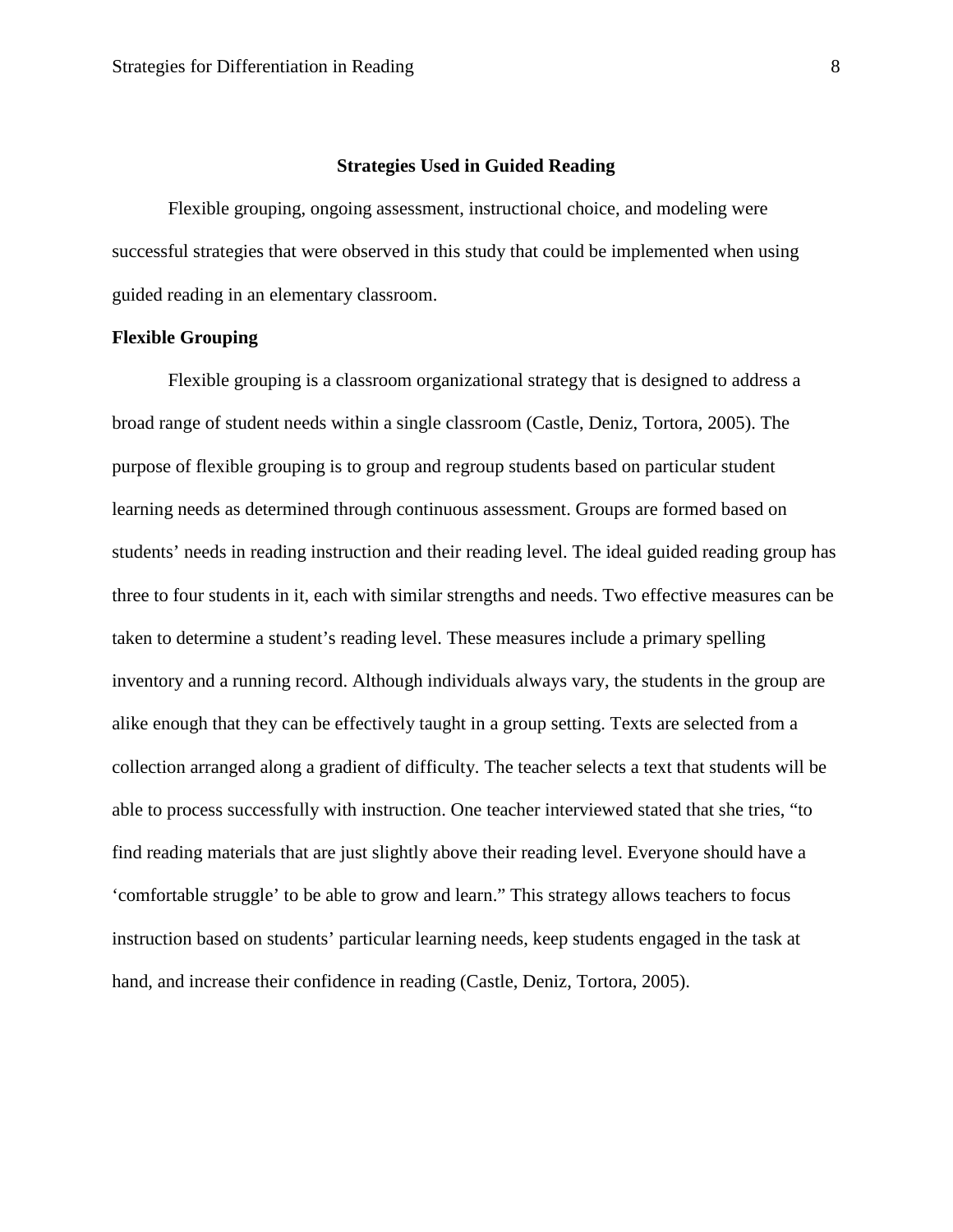## **Ongoing Assessment**

Ongoing assessment is a term that signals that assessment should be diverse and happening all the time. Assessment is "the process of observing children in everyday experiences, analyzing those observations and recording the information" (Pollitt, Cohrssen, Church, Wright, 2015). Assessment should accordingly be ongoing, take many aspects of learning into account, and be integrated in the learning program. Through guided reading, assessment is constantly ongoing as the teacher listens to students read orally, decode words, read with speed and accuracy, recall events in the story, and answer comprehension questions about the text. One teacher that was interviewed explained that, "individual and small group experiences always provide the best opportunity to check in with students, but I also give whole class assessments. If a student is struggling, I assess their oral reading fluency and comprehension every two weeks using grade level passages from our reading series. For the whole class, I give a comprehension assessment every other week to gather information. I also meet with small groups once a week, which is a terrific informal assessment." After systematic assessment to determine students' strengths and needs, students are grouped for efficient reading instruction.

## **Instructional Choice**

Instructional choice is a low-intensity strategy that requires little preparation, is easy to implement, and supports content instruction in the classroom. Instructional choice is used during guided reading to ensure that all students feel equal during reading instruction in the classroom. One teacher stated during an interview that she tries, "to make sure that my below level readers are given the same opportunities as the rest of the class to do activities on their tablet, read in a small group, meet with me, and work on vocabulary at their desk during guided reading time.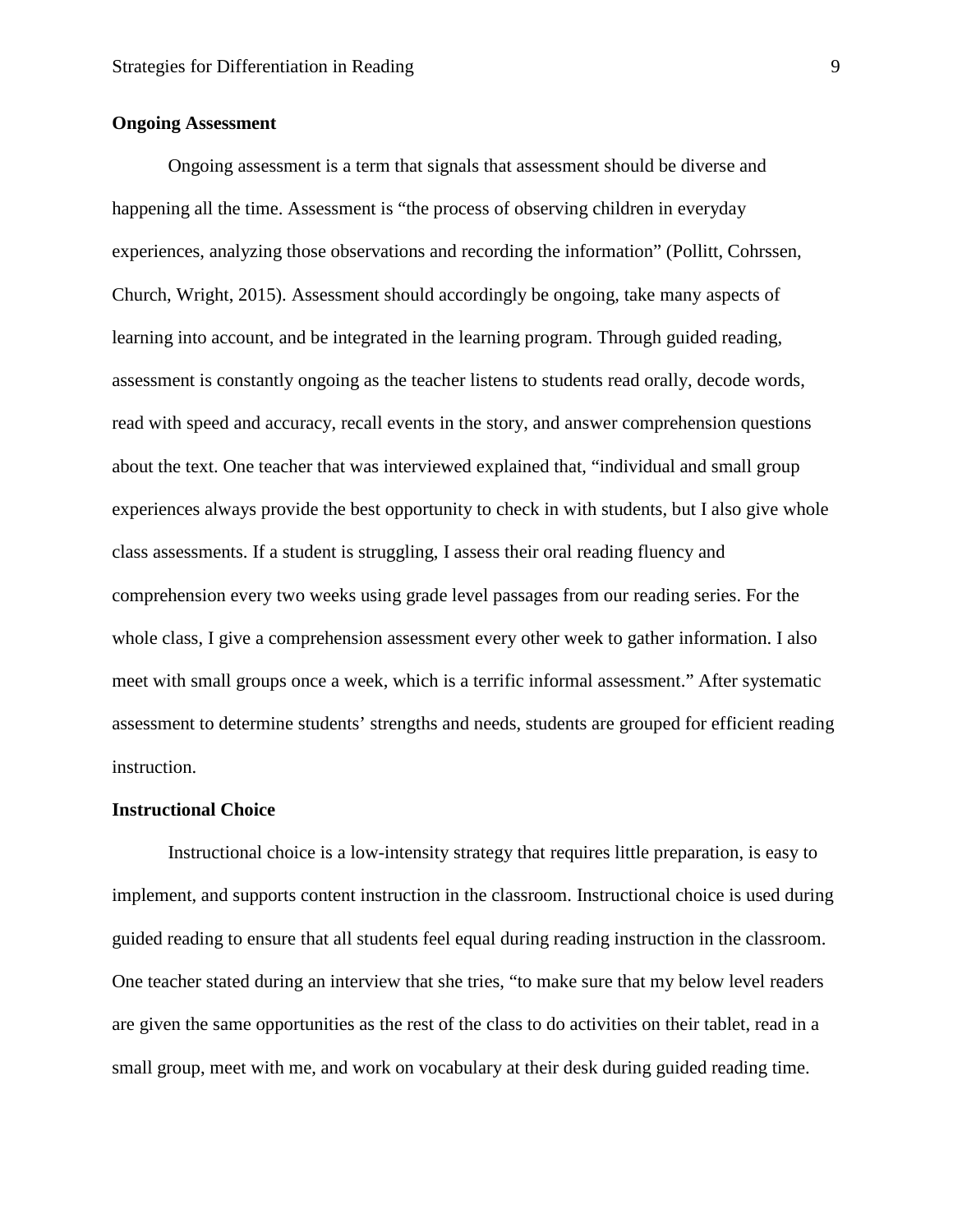Luckily all of the guided reading books are set up identically, so I can assign something to the whole class, and then each student can respond using their own book. It makes it seem as though every book is the same, even though they are not." Instructional choice has been associated with promoting decision-making and other self-determined behaviors in students (Lane, Royer, Messenger, Common, Ennis, Swogger, 2015). By making simple shifts in how instruction is provided, teachers can reduce the likelihood of challenging behaviors, such as disruption, occurring and increase engagement (Lane et al., 2015). Instructional choice in guided reading may look like a book club where students get to choose the book they want to read rather than having an assigned book based on reading level. Instructional choice may also involve working with different partners, working on the same task with different books, a choice between two books, a choice in which order they complete their reading assignments for the day, or a choice in where in the room they want to go to read or complete their reading work.

## **Modeling**

Modeling is a simple and effective way to engage students in learning a routine or skill that needs to be done in a specific way. Teachers use modeling during reading instruction to encourage the self-implementation of learned reading skills and strategies. In order to set the expectation for reading behaviors, teachers must model how they should done. Teachers model predicting, inferring, visualizing, making connections, self-monitoring and summarizing aloud to their students. It is important for these strategies to be modeled so that when students read on their own, they know how and when to implement them. While teaching reading, teachers are responsible for encouraging, motivating, and engaging students in their reading (Guthrie, Klauda, Ho, 2013). In order to do this, teachers talk about their reading experiences to connect to students, and let their students see them reading, too. Teachers also encourage reading for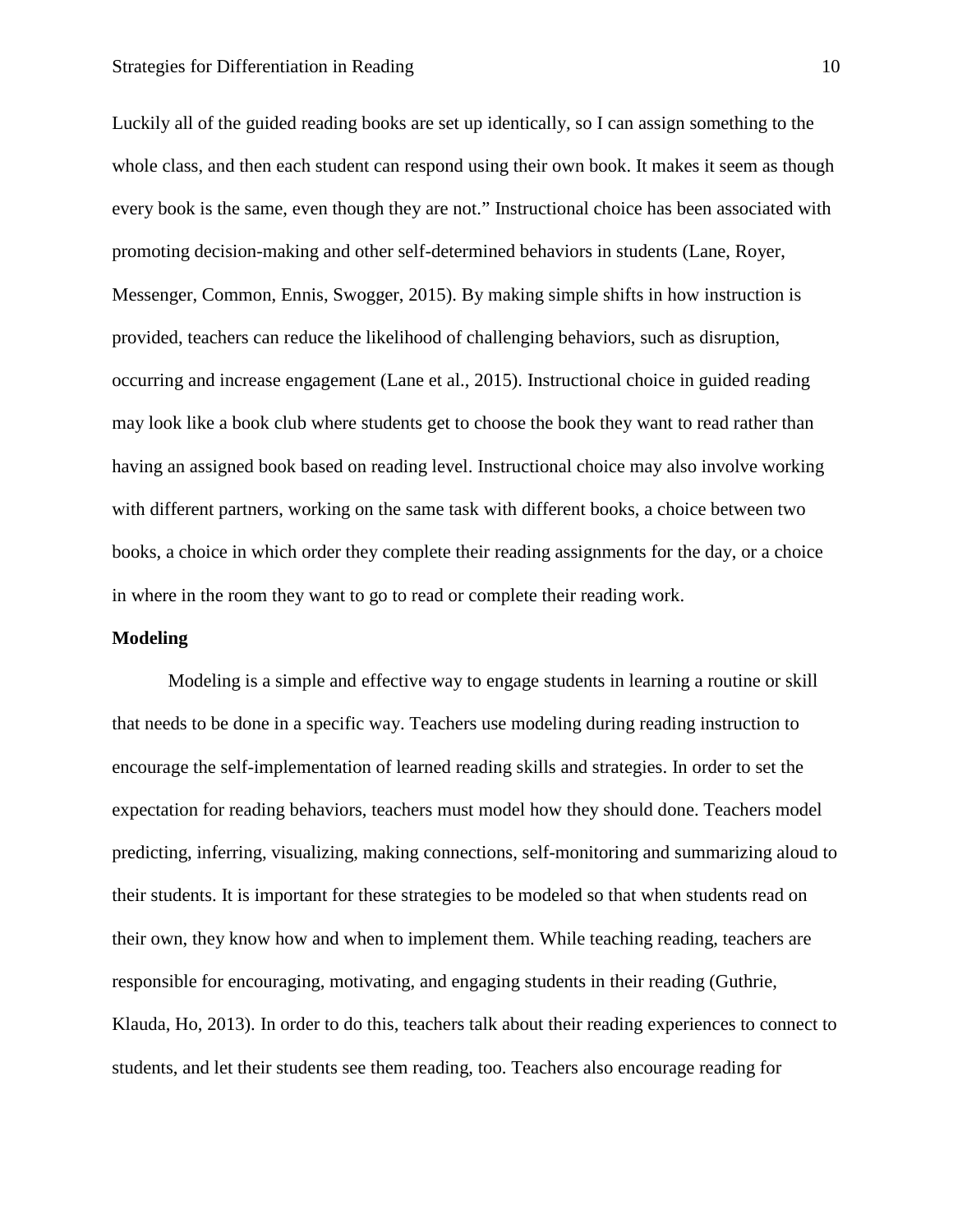pleasure outside of guided reading time through book clubs and book choice. In this stance, teachers who read become readers who teach. These teachers arguably adopt a more personal stance in the classroom by seeking to explore the potential of teaching from the dual perspectives of a teacher and a reader (Guthrie, Klauda, Ho, 2013). The UKLA *Teachers as Readers* (TaRs) project documented the positive difference Reading Teachers can make to children's reading identities and their pleasure in reading (Cremin, Davis, Williams, Thomson, 2014). Through considering their own reading lives and practices, many of the TaRs practitioners transformed their understanding of the nature of reading and creatively adapted their pedagogy and classroom positioning as a result (Cremin *etal.* 2014). Through these strategies, teachers not only become motivated and enthusiastic fellow readers, but also thoughtful and interactive reading role models.

## **Teacher's Role**

In addition to observing guided reading with four effective and applicable strategies, each teacher was interviewed (Appendix A). Each fourth grade teacher explained their role in their students' reading success differently, but each shared the quality that their overall goal was to instill a love of reading in their students. Teacher A compared her role to being similar to a coach. By assessing their abilities when they begin the year, to then providing them with the tools, instruction, and practice that they need to improve. Teacher B stated that, at this point in their education, she feels that her role is to cultivate and enhance their reading skills. She felt that they should start to develop deeper thinking skills to be able to analyze and compare texts. Teacher C said she feels her role is teaching them effective comprehension strategies, reassuring their thinking, and monitoring as well as celebrating their success to create an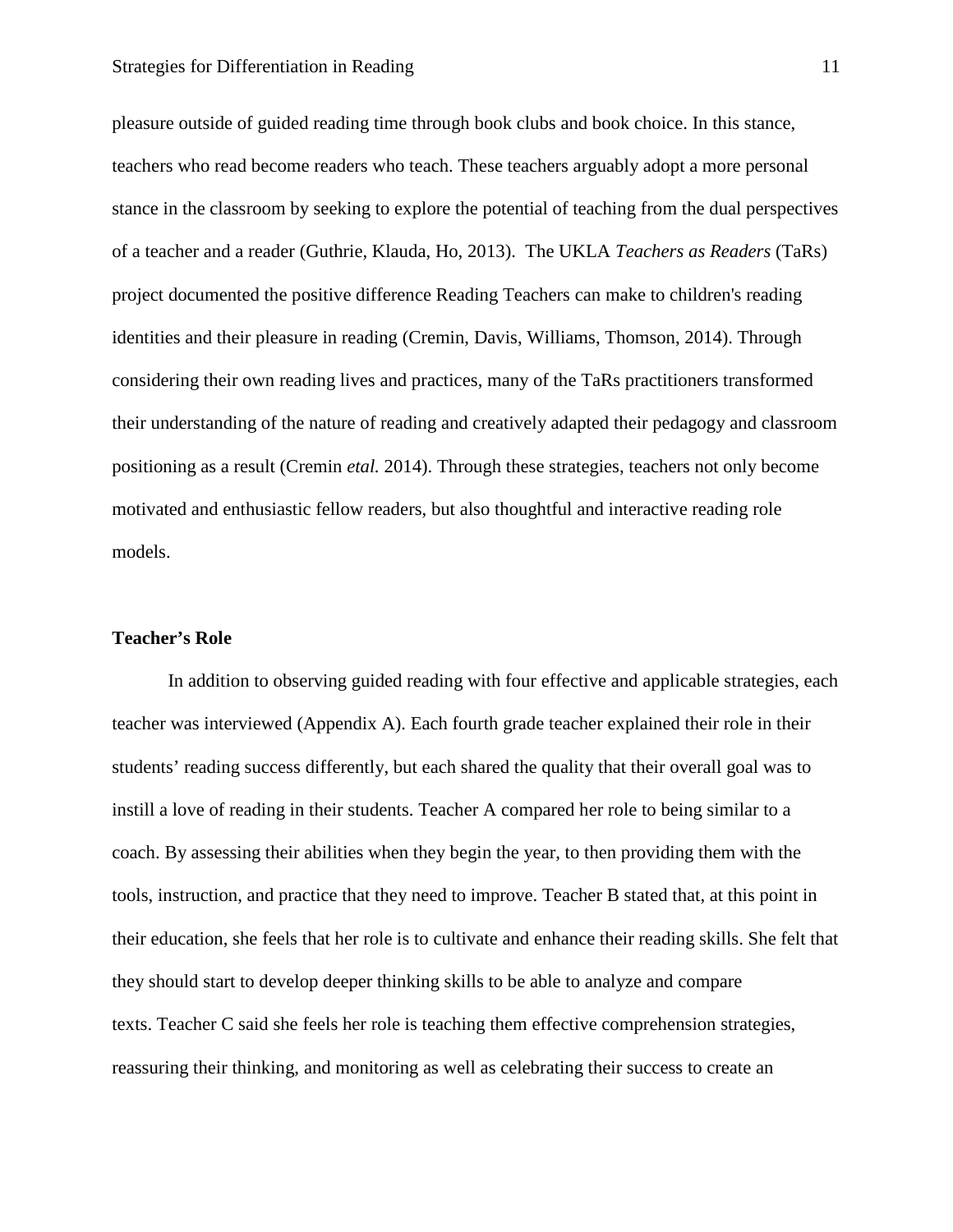enthusiasm and excitement for reading. Each teacher displayed enthusiasm and support for each of their students during every hour of observation as well as during each interview.

## **Conclusion**

The purpose of this study was to investigate effective reading strategies three fourth grade teachers employed during guided reading instruction. Teachers used guided reading to differentiate their reading instruction by implementing various methods, including: flexible grouping, ongoing assessment, instructional choice and modeling. The four strategies discussed in this study can be used in all disciplines throughout elementary school. Homogenous, flexible grouping is important for students to learn how to work in a group to solve problems, collaborate, and evenly distribute work amongst themselves. Ongoing assessment can be used in a whole class, small group, partner, or individual setting. Calling on students to answer questions, listening to small group or partner collaboration and conversations, or glancing at their independent work are each ways to perform ongoing, informal assessments. Instructional choice can be easily transferred into math, science, and social studies assignments. By giving students a choice of whether they want to design and build a bridge or a raft in a STEM lab, they feel more independent and motivated to complete the assignment. Modeling strategies and skills in each discipline is both applicable and imperative.

From this study, it can be concluded that using differentiated reading instruction strategies such as flexible grouping, ongoing assessment, instructional choice, and modeling, can help elementary readers develop deeper meaning and understanding of text. All three teachers observed throughout this study developed an inclusive classroom environment where students had opportunities to be successful regardless of their learning styles and learning abilities or disabilities. Each teacher's instruction was directly geared towards creating a supportive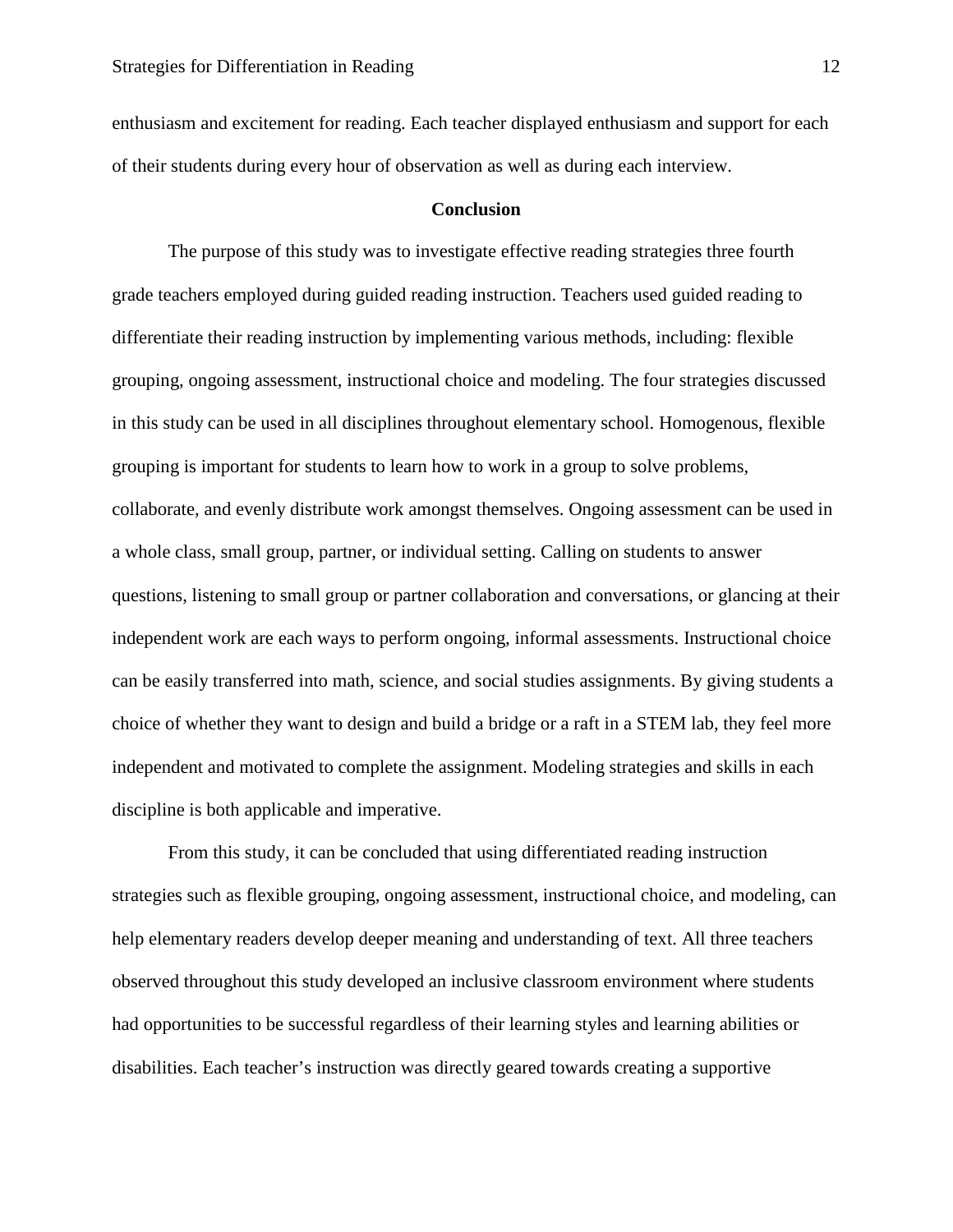environment where instruction is designed to meet individual student needs. The guided reading strategies observed throughout this study can be used in other disciplines to help students feel equal during instruction, have their strengths and needs addressed, feel independent and motivated, as well as understand how to implement these skills and strategies on their own. This study contributes to the body of research on guided reading strategies and the importance of differentiated instruction in the elementary classroom.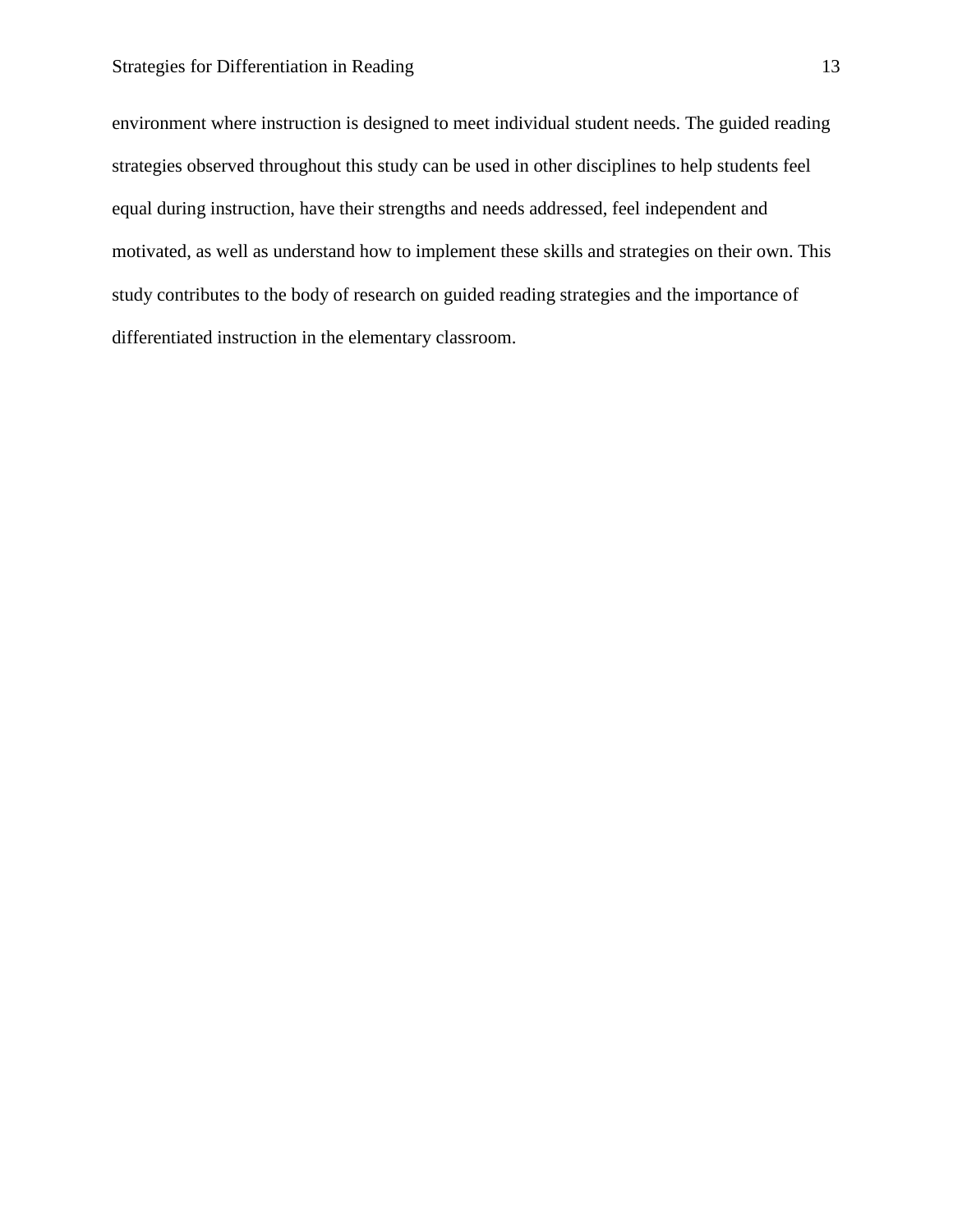#### **References**

- Castle, S., Deniz, C. B., & Tortora, M. (2005). FLEXIBLE GROUPING AND STUDENT LEARNING IN A HIGH-NEEDS SCHOOL. *Education & Urban Society*, *37*(2), 139- 150. doi:10.1177/0013124504270787
- Cremin, T., Davis, S., Williams, C., & Thomson, B. (2018). Reading Teachers: Teachers Who Read and Readers Who Teach. *English 4--11*, (62), 9-11.
- Ferguson, J., & Wilson, J. (2009). GUIDED READING: IT'S FOR PRIMARY TEACHERS. *College Reading Association Yearbook*, (30), 293-306.
- Fountas, I., & Pinnell, G. (2016). *The Fountas & Pinnell Literacy Continuum: A Tool for Assessment, Planning, and Teaching* (Expanded ed.). Portsmouth, NH: Heinemann.
- Guthrie, J. T., Klauda, S. L., & Ho, A. N. (2013). Modeling the Relationships Among Reading Instruction, Motivation, Engagement, and Achievement for Adolescents. *Reading Research Quarterly*, *48*(1), 9-26. doi:10.1002/rrq.035
- Lane, K. L., Royer, D. J., Messenger, M. L., Common, E. A., Ennis, R. P., & Swogger, E. D. (2015). Empowering Teachers with Low-Intensity Strategies to Support Academic Engagement: Implementation and Effects of Instructional Choice for Elementary Students in Inclusive Settings. *Education & Treatment Of Children*, *38*(4), 573-504.
- Pollitt, R., Cohrssen, C., Church, A., & Wright, S. (2015). Thirty-one is a lot! Assessing fouryear-old children's number knowledge during an open-ended activity. *Australasian Journal Of Early Childhood*, *40*(1), 13-22.
- Tomlinson, C. A. (2016). *The Differentiated Classroom: Responding to the Needs of All Learners*(2nd ed.). Virginia: ASCD.